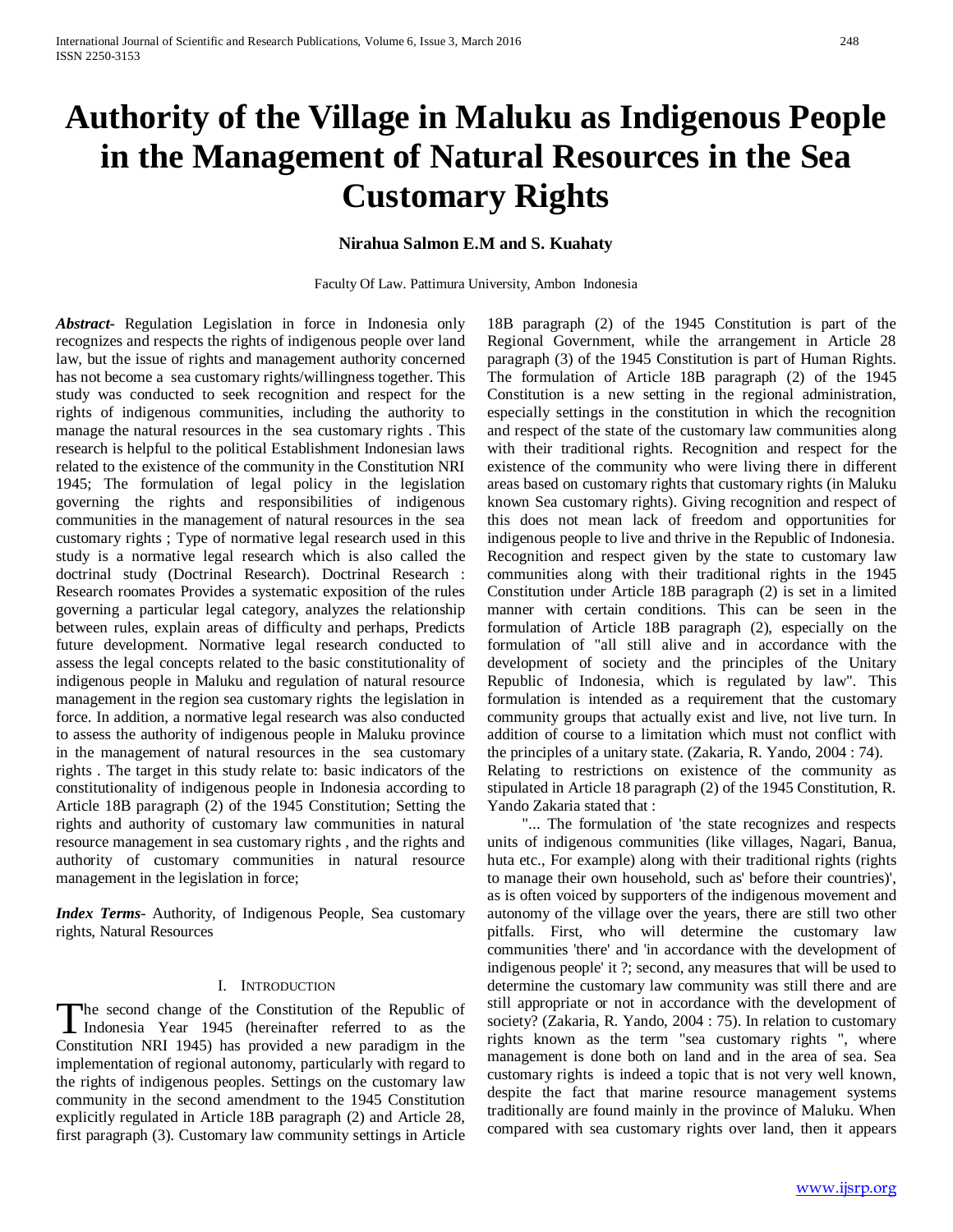that the sea customary rights as indigenous tradition that has lasted for generations and should be respected not widely known and widely used as a study and research materials.

 During this time, various laws and regulations in force in Indonesia only recognizes and respects the rights of indigenous people on the land, but the sea customary rights issues have not been too much of a concern shared. Reality setting the rights of indigenous communities is constitutionally stipulated in Article 18 paragraph (2) of the 1945 Constitution, the constitutional rights of indigenous communities are not clear in the concept of recognition and respect by the state. Implementation arrangements in various sectoral laws have not been laying the basis for recognition and respect, even the restriction of the rights of customary law communities. In this case, on the one hand the opportunities and the opportunities presented by the recognition and respect for the existence of the community, but on the other hand to limit the state of indigenous communities and their constitutional rights.

 In the reality of what happened, in addition to the positive legal rules governing the management of marine and coastal natural resources, found also rules of customary law. Customary law is still alive and thriving in indigenous communities also regulate the management and utilization of natural resources in coastal areas and the sea. The real mastery over marine and coastal areas, by communities customary law related to relationships or relationships that they do to meet their needs over the area, is something that is passed down from ancestors. Within this region is actually de jure, there is the authority of tribal communities. The authority is meant here related to the management and utilization of natural resources, according to the principles of customary law to the particularities of each. In connection with the limits and the authority held by indigenous communities, then according to Law No. 32 of 2004 as amended by Act No. 23 of 2014 on Regional Government, the government determines the limit of authority in the ocean farthest 12 miles to the area Province (article 27 paragraph 3). It contains two meanings: (1) the existence of a waiver from the state; (2) common law as a social reality that is not regulated by the state, but the state looked at the customary law can be shifted through various policies within a certain time.

#### II. RESEARCH METHODS

 This study will use a type of normative legal research. According to Terry Hutchinson (Hutchinson, Terry, 2002 : 9). A normative legal research which is also called the doctrinal study (Doctrinal Research). Doctrinal Research: Reseach roomates Provides a systematic exposition of the rules governing a particular legal category, analyzes the relationship between rules, explain areas of difficulty and perhaps, Predicts future development.

 It is also appropriate to put forward by Peter Mahmud Marzuki (Marzuki, Peter Mahmud, 2007,: 35), that legal research is a process of finding the rule of law, principles of law, and the legal doctrines in order to address the legal issues at hand. Normative legal research conducted to assess the legal concepts related to the basic constitutionality of indigenous people in Maluku and regulation of natural resource management in the region sea customary rights the legislation in force. In addition, a normative legal research was also conducted to assess the authority of indigenous people in Maluku province in the management of natural resources in the sea customary rights .

In this case the target in this study relates to :

 a. Basic indicators constitutionality of indigenous people in Indonesia according to Article 18B paragraph (2) of the 1945 Constitution;

 b. Setting the rights and authority of customary law communities in the management of natural resources in the sea customary rights ?

 c. The rights and authority of customary communities in natural resource management in the legislation in force;

## **1. Approach Problems**

 The approach used is a matter which approach law-law (statute approach) and the conceptual approach (conceptual approach) Philip M. Hadjon (Philip M. Hadjon, 2007: 20).

#### **2. Types and Sources of Legal Materials**

 Legal materials in this study consisted of primary legal materials (primary materials) and secondary law (secondary materials). Primary legal materials consist of various laws and regulations relevant to efforts to resolve the problem in this study. Secondary law in this study of literature, views, doctrines, research, dissertations, theses, journal articles, news and popular scientific articles.

#### **3. Procedures and Materials Collection Law**

 Primary legal materials in the form of legislation are collected by the inventory and categorization methods. Secondary legal materials collected by the system note cards (card system), both with an overview card (include a summary in the original article, an outline and basic essay containing the original opinion of the author); quote card is used to load the record at issue), as well as card reviews (contains analysis and special notes writer).

#### **4. Legal Materials Processing and Analysis**

 Primary legal materials and secondary legal materials that have been collected (inventory), then grouped. It is then studied law approach to obtain a level of synchronization of all the legal materials. Legal materials have been classified and the systematized studied, assessed and compared with the theory and principles of law put forward by the experts, to finally analyzed normative.

## III. RESULTS AND DISCUSSION

#### **a. Constitutional indicators of Indigenous People in Indonesia**

 Recognition of customary law community provided for in Article 18B paragraph (2) and Article 28 paragraph (3) Constitution NRI 1945. The regulation in Article 18B paragraph (2) of the 1945 Constitution states that: "The State recognizes and respects units indigenous peoples and rights - of traditional rights all still alive and in accordance with the development of society and the principles of the Unitary Republic of Indonesia, which is regulated by law ". It is also stipulated in Article 28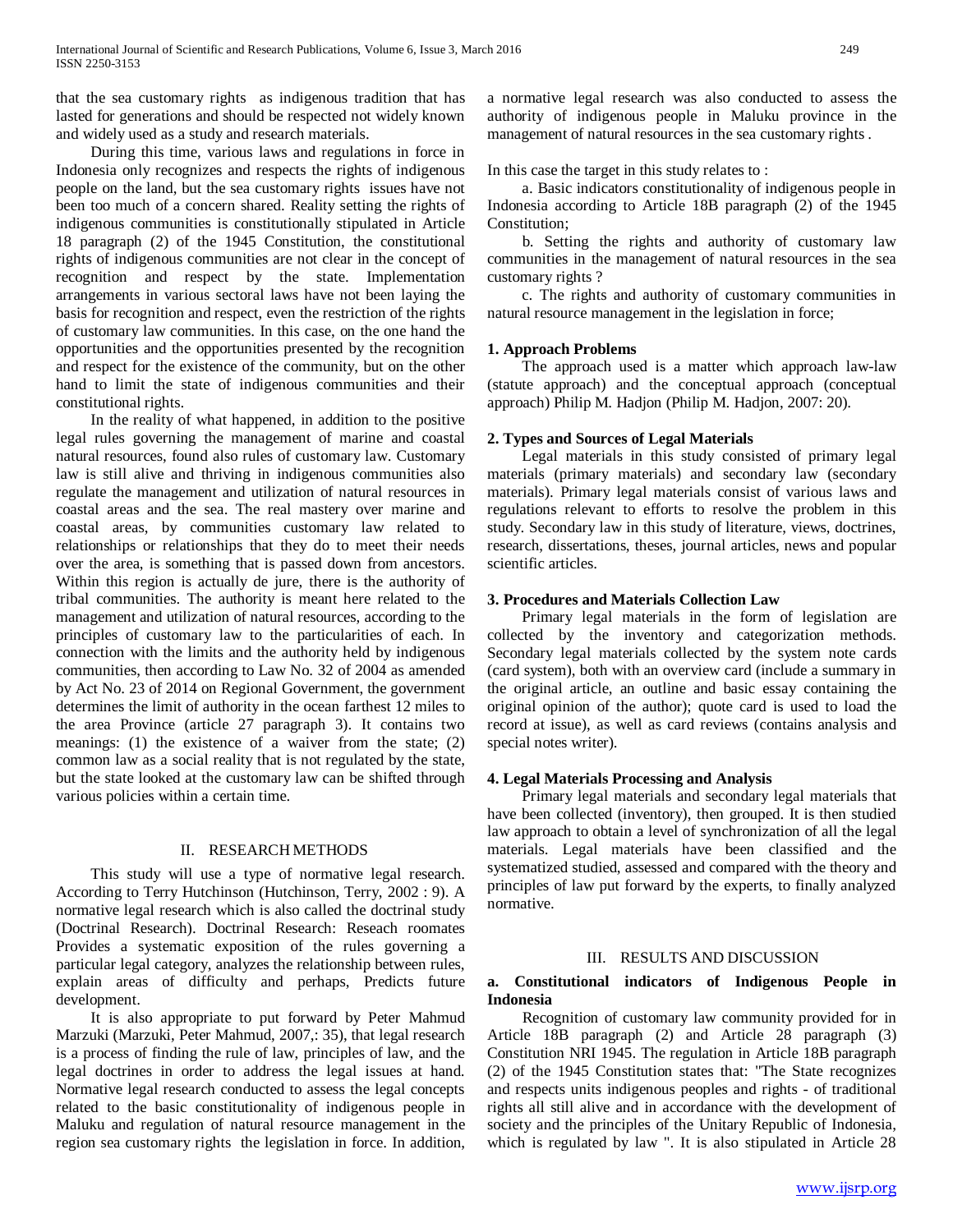paragraph (3) NRI 1945 Constitution which states that: "The cultural identity and the rights of traditional communities be respected in line with the times and civilizations".

 From the formulation of the provisions of Article 18B paragraph (2) and Article 28 paragraph (3) above 1945 Constitution NRI, customary law communities have a legal form of recognition and respect from the state. Recognition and respect of this matter with regard to the constitutional rights possessed by indigenous peoples. Talking about constitutional rights, then it is due to all the rights possessed by citizens stipulated in the Constitution NRI 1945. Similarly, customary law communities as part of the citizens also have constitutional rights stipulated in the Constitution NRI 1945.

 Amendment to Article 18B paragraph (2) Constitution NRI 1945 by the People's Consultative Assembly of the Republic of Indonesia (hereinafter referred to as MPR) background by government institutions at the village level as the country (in Ambon andd Central Maluku), Fano / Fanuan (in the Aru Islands), Ohoi (in Kei Islands), Leta/Leke (in the Southwest Maluku), as well as various community groups in various areas of life based on customary rights that customary rights, but with the proviso that the customary community groups that actually exist and live, not forced-force there; not turned on. Therefore, in practice, the group should be further regulated by a regional law and must not conflict with the principles of a unitary state.

 In connection with the formulation of the provisions of Article 18B paragraph (2) of the 1945 Constitution, (Asshiddiqie, 2006: 76), states that:

 "The assertion of recognition by the State do (ma) the existence of a customary law communities and their traditional rights they possess; (B) the existence of recognized entities is the existence of indigenous communities; (C) the customary law community was indeed living (still alive); (D) in that particular environment as well; (E) recognition and honors to be given without prejudice to the size eligibility for humanity according to the level of civilization of the nation; and (f) the recognition and respect that should not diminish the meaning of Indonesia as a country that shaped the Republic of Indonesia ".

 In general, the recognition and respect for customary law communities along with their traditional rights is an opportunity and a chance for the community customary law itself. However, on the other hand, this arrangement provides essentially no restrictions in accordance with the recognition and respect for indigenous peoples.

 The settings in Article 18B paragraph (2) NRI Constitution 1945 provides a starting point for their community customary law in the Republic of Indonesia. Their recognition and respect for customary law community is a form of legal protection provided by the state against the existence of the community itself.

 Meanwhile, the formulation of the provisions of Article 18B paragraph (2) NRI 1945 Constitution also imposes limits which is a condition of recognition and respect for the existence of the community. It can be found in the words "all still alive and in accordance with the development of society and the principles of the Republic of Indonesia which is regulated by law". This formulation itself imposes limits on the existence of the community and their constitutional rights.

 Regarding the formulation of Article 18B paragraph (2) of the 1945 Constitution, it is also a legal principle which is formulated with regard to the recognition of indigenous peoples. According to (Philip M. Hadjon, 2004 : 1), Article 18B paragraph (2) contains the principle of recognition of the existence and the traditional rights of indigenous peoples. Further according (Manan, Bagir,, 2002: 12-13) is the principle recognize and respect the customary law communities along with their traditional rights.

 Units of law society is not only recognized but respected, it means having the equal right to life and as important as any other government unity as counties and cities. This equality implies that a unit of community based on customary law are entitled to all the treatments and were given the opportunity to develop as a subsystem of the unitary state of the Republic of Indonesia advanced, prosperous, and modern. This is the essence that distinguishes the colonial recognition of the unity of indigenous peoples. The colonial administration did not intend to honor, but let that unity of indigenous people continue to live traditionally so it will not be a distraction to the colonial power. Recognition and respect as provided in Article 18B, it contains demands reform law community unit in accordance with its role as a subsystem of the unitary state of the Republic of Indonesia advanced and modern.

 It is said that the recognition and honors to be given throughout the legal community and the rights of traditional real still exists and functions (live), and in accordance with the principles of a unitary state. This restriction is necessary to prevent the demands of a society as if the law is still there, whereas the reality has been completely changed, or remove, among others caused by absorption in other government units.

 The enactment of Law No. 5 of 1979 have devastated the legal systems of indigenous people in Indonesia with their uniformity village administration system. This of course affects the existence of customary law community itself, because the loss of a variety of custom devices. When examined more deeply, the formulation of the provisions of Law No. 5 of 1979 is legislation based on Article 18 of the 1945 Constitution (before the change). But the substance of the law does not necessarily translate the aforementioned constitutional mandate.

 For the livelihood of indigenous people in Indonesia, through the enactment of Law No. 5 of 1979 has restructured the governance system. This will certainly affect the function of customary law. In fact, that should be done is a description of the administrative aspects of the legislation.

 Factually, the implementation of the system of government with regard to customary law community has been replaced with the centralized power of the New Order. This is certainly a form of law that characterizes the politics of indigenous peoples themselves in a centralized system. With the arrangement based on a formula "all still alive and in accordance with the development of society and the principles of the Unitary Republic of Indonesia stipulated in the law," then the legal facts of customary law communities in Maluku province have lost with the enactment of Law No. 5 Year 1979.

 Thus, the existence of indigenous communities associated with the provision of Article 18B paragraph (2), especially on the formulation that gives the terms and limitations will restrict the position of indigenous peoples. It is clearly in the presence of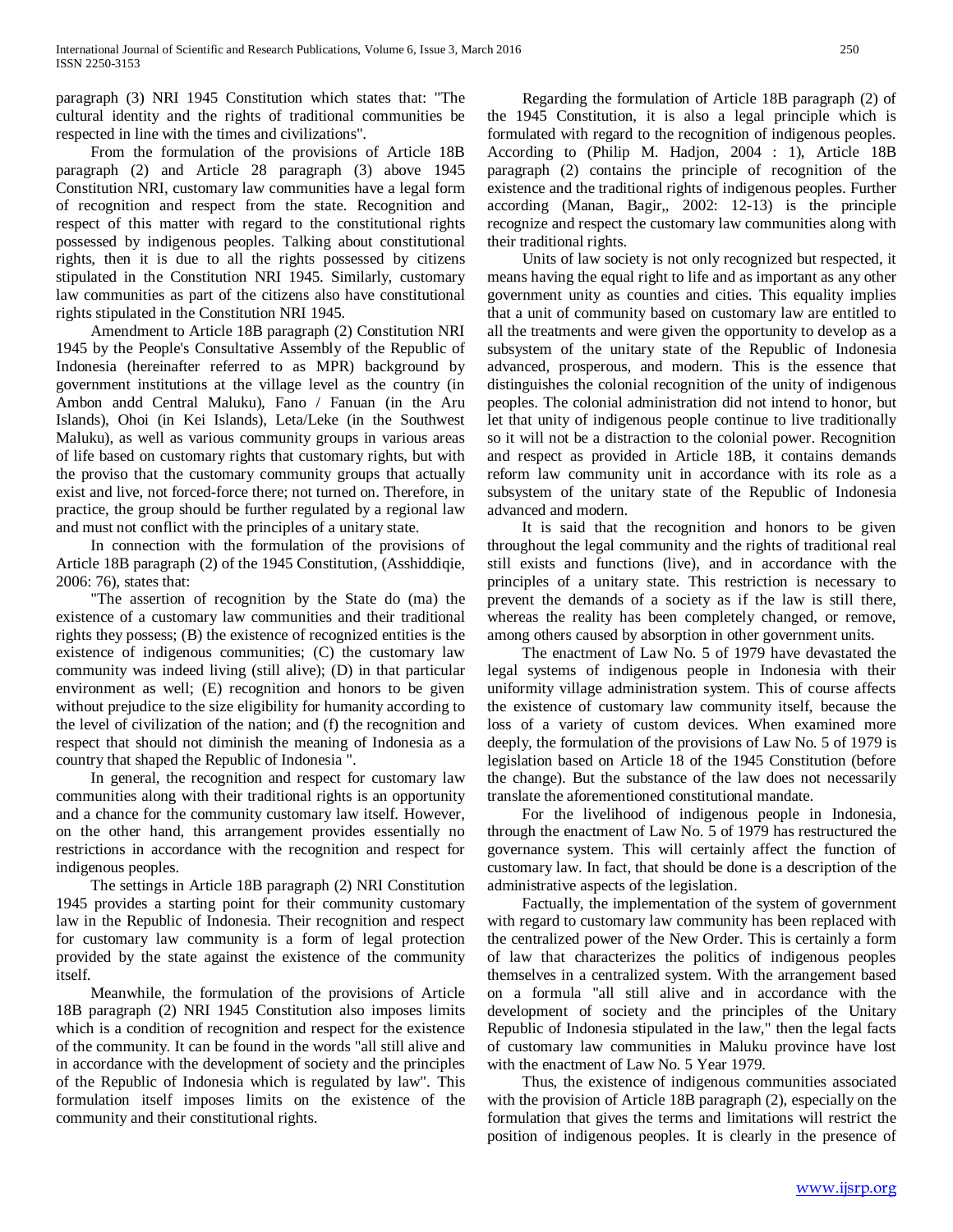Law Number 22 Year 1999 on Regional Government (recent changes by Act No. 23 of 2014), the revival of the existence of indigenous peoples. By him that, if the existence of the community associated with the formulation of the provisions of Article 18B paragraph (2), then this is a requirement that can not be met by indigenous peoples. Of course, this also affects the constitutional rights of indigenous people who have lived and preserved for generations.

 The essence of Article 18B paragraph (2) and Article 28 paragraph (3) of the 1945 Constitution can be interpreted as follows :

- 1. The State recognizes and respects units indigenous people and their traditional rights.
- 2. Recognition and respect entities indigenous people and their traditional rights must meet the requirements, namely: a. All still alive (the requirements of existence);

 b. In accordance with the development of society and the principles of the Republic of Indonesia;

c. In accordance with the times and civilization.

 3. Recognition and respect for the units indigenous people and their traditional rights, eg customary rights, will be regulated by law.

 If we analyze in depth, the provisions of Article 18B paragraph (2) of the 1945 Constitution is the formulation of "conditional recognition". On the one hand, customary law community will be recognized and respected within the unitary Republic of Indonesia, on the other hand if it meets the indicators "all are alive" as a condition of existence.

 Of course, politics look like a constitutional law can not be removed from the law of Indonesia political journey since independence to the present. Indonesian legal development through Article 18 UUD 1945 (before the change) actually has space recognition and respect for the rights of indigenous communities (innate right) which existed before the Unitary Republic of Indonesia. This is Grundnorm in the political development of Indonesian law. The Law No. 5 of 1979 are incompatible with Article 18 of the 1945 Constitution by itself has a conflict of norms (at the time).

 To resolve the conflict between the norms of Article 18 UUD 1945 by Law No. 5 of 1979 on the above, it is done with the principle of legal preference, either lex superior. In this regard, (Philip M. Hadjon, 2004 and Djatmiati, Tatiek Sri*,* 2004: 13) states that:

 "In the face of a legal case, there can be no two or more laws, which jointly applied to the case. Problems arise when there is a conflict between the legal norms of the law. It is necessary to set a norm which must be applied. Steps to be taken is the norm conflict resolution.

 There is a type of settlement with regard to the principle of preference laws (which include the principle of lex superior, the principle of lex specialist, and the principle of lex posterior), namely: 1) Denial (disavowal), 2) Reinterpretation, 3) Cancellation (invalidation), 4) Recovery (remedy) ,

 In using the principle of lex superior legal preferences, the settings in Law No. 5 of 1979 which did the deletion of the existence of the community is contrary to Article 18 of the 1945 Constitution, therefore, customary law community who have

innate rights remain until today, due to Law No. 5 of 1979 does not actually exist as null and void. The existence of a legal fact that there has been an overhaul of the system and the existence of the community with the Law No. 5 of 1979 certainly can not be enforced.

 That means, the meaning of the constitutionality of Article 18B paragraph (2) of the 1945 Constitution should remain as the law of life (living law), the conditions of existence of "all are alive" mutatis mutandis certainly not going to be the norm binding limit. If the existence of Act No. 5 of 1979 does not have the force of law as contrary to Article 18 of the 1945 Constitution (before the change), then surely this existential condition does not need to be included in the provisions of Article 18B paragraph (2) of the 1945 Constitution.

 The imposition of Article 18B paragraph (2) of the 1945 Constitution was essentially an overhaul of the centralized system implemented by Act No. 5 of 1979 performed by the MPR by looking at their legal facts indigenous people in Indonesia. Thus, in the arrangement of Article 18B paragraph (2) of the 1945 Constitution is essentially an existential need not state requirements, because the legal politics New Order government have resulted in a lack of a system and the existence of the community. In this case, the legal community still exist and are still alive, but the Indonesian government system that resulted in such things happen.

# **b. Arrangements Rights and Privileges of Indigenous People in Natural Resource Management**

 Management of natural resources is the rights of indigenous people are more focused on customary rights (sea customary rights ) itself. Constitutional basis as mentioned above have given recognition and respect for the rights of indigenous peoples. Recognition and respect is the basis of legality in the management of natural resources.

 The following will put forward some legislation (especially laws) relating to customary communities in natural resource management.

# **a. Law No. 5 of 1960.**

 Some of the provisions that give legal recognition for the rights of indigenous people and their origin or traditional rights, among others :

1. Article 2 (4) states that:

 "Rights of control of the countries listed above, implementation can be delegated to the regions and the autonomous communities customary law, a necessary and not contrary to the national interest, according to government regulations".

## 2. Article 3 states that:

 "Subject to the provisions of Article 1 and Article 2 of the implementation of customary rights and similar rights from communities of indigenous, along by the fact still exist, must be such that in accordance with the national interests and the state, which is based on national unity and not be contrary to the laws and other regulations of higher "

## **b. Law No. 39 of 1999**.

Article 6 states that: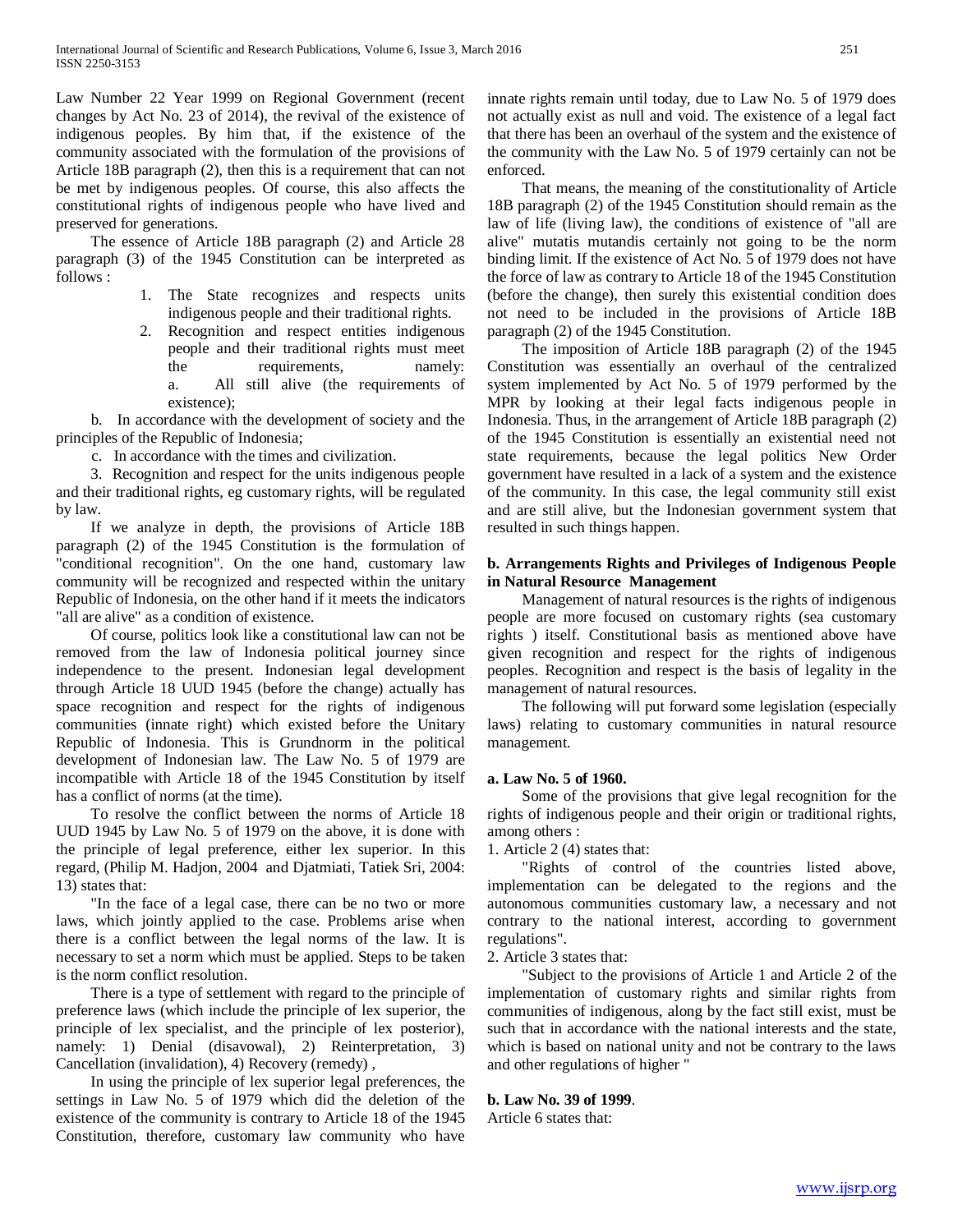- (1) In the framework of human rights, diversity and the needs of their communities customary law must be observed and protected by law, the public and the government.
- (2) The cultural identity of indigenous community, including customary land rights are protected, in tune with the times.

Explanation of article 6 paragraph (1) states that :

 "Customary rights which obviously still valid and upheld within the community customary law must be respected and protected in the framework of the protection and promotion of human rights in a society concerned with due regard to the laws and regulations" and paragraph (2) which says " the enforcement of human rights, national cultural identity customary law communities, indigenous rights are still significantly firmly held by communities customary law, are respected and protected at all does not conflict with the principles of a constitutional state based on justice and the welfare of the people ", Law No. 41 of 1999.

 Some of the provisions that provide juridical recognition of the rights of indigenous people and their origin or traditional rights, contained in Article 17, which states that :

 "Implementation of the rights of indigenous peoples, customary law and a member of its members as well as individual rights for the benefit of the forest, either directly or indirectly based on something the rule of law, so far as the reality is still there, should not interfere with achievement of the objectives in question in this law ". Article 67 paragraph (1) states that :

 Customary law communities along by the fact still there and acknowledged, entitled:

 a) collecting forest products to meet the everyday needs of the indigenous peoples concerned;

 b) conduct forest management activities based on customary law and not contrary to law; and

c) and empowered in order to improve their welfare.

 Elucidation of Article 67 paragraph (1) it suggests that indigenous people be recognized if, in fact, meet the elements, among others :

 a) people still in the form of community; b) there is institutional in the form of the customary authorities;

 c) there is a clear area of customary law; d) there are institutions and legal instruments, in particular

traditional justice, which is still adhered to; and e) still hold a harvest forest products in the region surrounding forest to meet the needs of everyday life.

## **d. Act No. 7 of 2004.**

Article 6 Paragraph (2) states that :

 "The control of water resources as referred to in paragraph (1) shall be organized by the government and / or local government while recognizing the customary rights of indigenous and local communities rights similar to it, to the extent not contrary to the national interest and legislation".

 While in paragraph (3) states that: "Traditional right of indigenous people on the water resources as referred to in

paragraph (2) continues to be recognized throughout the reality still exists and has been confirmed by the local regulations".

# **e. Law No. 23 of 2014.**

Article 1 paragraph 43 which states that :

 "The village is a village and rural indigenous or called by other names, hereinafter called the Village, is a legal community unit which has borders with the authority to regulate and manage the affairs of government, from local interests, based on community initiatives, the right origin and / or rights traditionally recognized and respected in the governance system of the Republic of Indonesia ".

Article 372 which states that:

(1) The Central Government, Provincial Government and the City District Government may designate part of government affairs under its authority to village.

## **f. Law No. 6 of 2014 concerning the Village :**

Article 1 paragraph 1 states that :

 "The village is a village and rural indigenous or called by other names, hereinafter called the Village, is a legal community unit which has borders with the authority to regulate and manage the administration, the interests of the local community, based on community initiatives, the right origin and / or traditional rights recognized and respected in the governance system of the Republic of Indonesia ".

Article 19 states that: "The authority of the village include : What.

- a. The authority of origin based rights;
- b. Village-scale local authority;
- c. Assigned authority, local government or the City District Government, and
- d. Other powers assigned by the Government, Provincial Government or Local Government of Regency / City in accordance with the provisions of the legislation.

#### **g. Law No. 27 of 2007**

Article 1 number 33, number 35 and number 36 states that:

 "Indigenous people are a group of Coastal Communities are hereditary living in a particular geographical area because of their ties to the ancestral origin, the strong links with the Coastal Resources and Small Islands, as well as their value system which determines the economic system, political , social, and legal". "Traditional society is a society that is still recognized traditional fishing rights of their traditional fishing activities or other lawful activity in specific areas that are within the archipelagic waters in accordance with the rules of international maritime law".

|                                                               | "Local Wisdom is a virtue that is still valid in the |    |    |  |         |  |  |              |  |       |
|---------------------------------------------------------------|------------------------------------------------------|----|----|--|---------|--|--|--------------|--|-------|
| governance                                                    |                                                      | of |    |  | public  |  |  |              |  | life" |
| Article                                                       |                                                      | 18 |    |  | states  |  |  | that         |  |       |
| $HP-3$                                                        | can                                                  |    | be |  | given   |  |  | to           |  |       |
| a.                                                            | Indonesian                                           |    |    |  | citizen |  |  | individuals: |  |       |
| b. Legal entities established under the laws of Indonesia; or |                                                      |    |    |  |         |  |  |              |  |       |
| c. Culture.                                                   |                                                      |    |    |  |         |  |  |              |  |       |

 The above arrangement would not imply harmony and synchronization of setting the rights of indigenous communities in the management of natural resources associated with Article 18B paragraph (2) of the 1945 Constitution is in itself has caused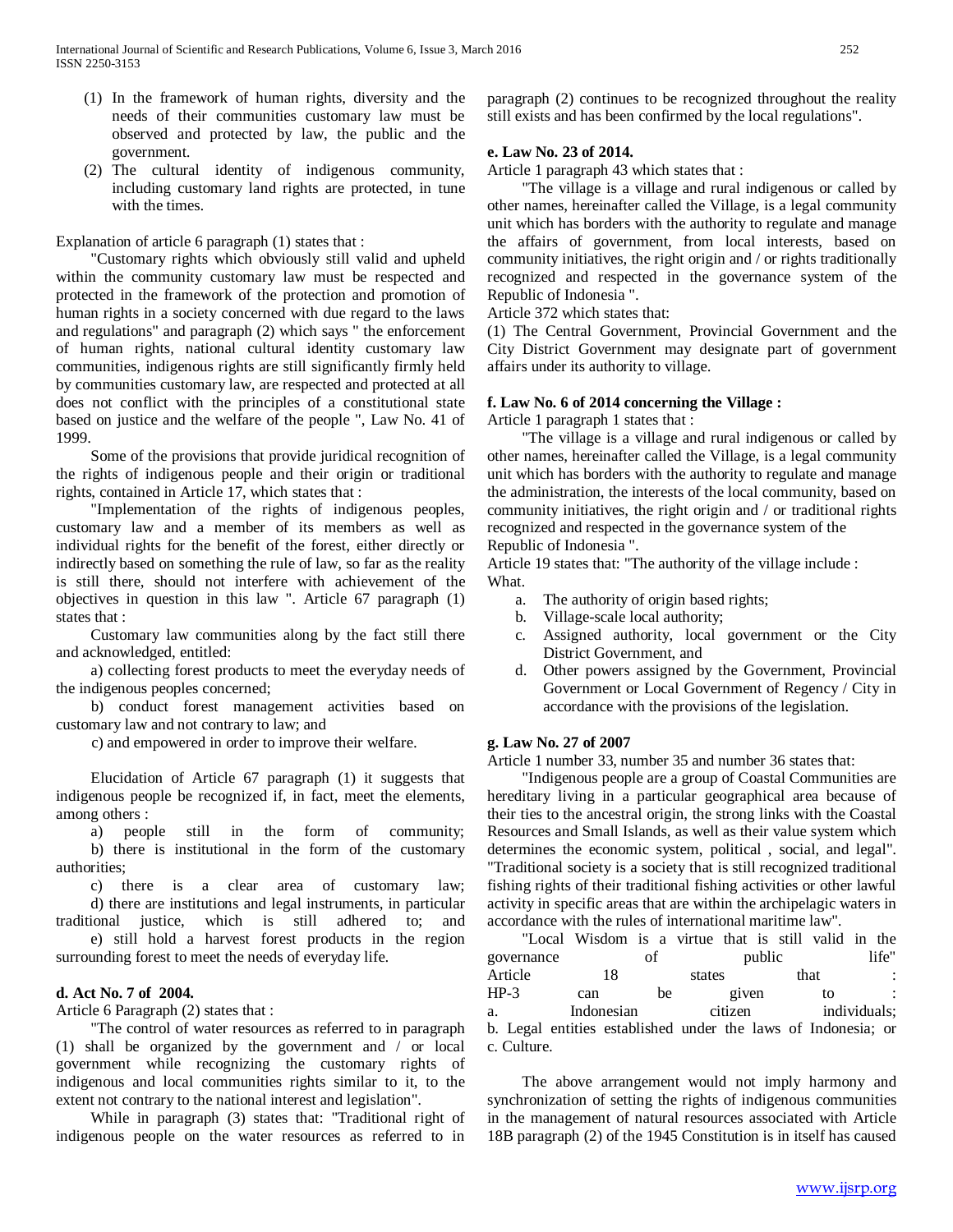a conflict of norms. Thus, the rights of indigenous communities in the management of natural resources that are not expressly provided in the legislation in force and has a conflict of norms must be completed using the legal principle of lex SUPERIORI preference *derogaat legi inferior*. This means, legislation governing the rights of indigenous people in the management of natural resources must be declared void as contrary to Article 18B paragraph (2) of the 1945 Constitution.

 Of course, the cancellation of the law should be made by testing the law to the Constitutional Court of the Republic of Indonesia (judicial review). Legal subjects involved in the petition for this law is customary law community unit itself as regulated in Law Number 24 of 2003.

 If the assessment is done, of course, customary law community has the authority in the management of natural resources in the region sea customary rights, for this right is the right of a default based on the origin of the rights guaranteed in the constitution. Of course, the rights and responsibilities of indigenous communities in the management of natural resources in the area of sea customary rights an attribution authority derived from the Constitution NRI 1945, both Article 18 (before amendment) and Article 18B (2) (after amendment).

 Therefore, the authority held an attribution authority, the settings in the legislation that does not guarantee the rights and responsibilities of indigenous communities in the management of natural resources in the sea customary rights should be declared unenforceable as contrary to the Constitution 1945. As such, customary law community have the right and authority in the management of natural resources in the region sea customary rights.

## **3. Management of Natural Resources in the Moluccas Sea Customary Rights**

 It is inevitable that natural resources anywhere, always acknowledged is critical to the survival of mankind, including in Maluku. Such a view is justified, however, because humans are entirely dependent on the preservation of natural resources and the ability to adequately. In contrast, human existence will be threatened if natural resources have depleted and destruction. From various historical experiences in several countries, including Indonesia, the availability of natural resources seem to have been very limited, even been depleted and the destruction of serious concern, therefore no longer be used optimally for the benefit of society. This state of the disruption to the realization of the right to natural resources.

 On the other hand, is also acknowledged that the weak legal instruments in providing protection against natural resources, allows the protection of the rights of the people are not a lot of support, eventually generalize here the exploitation and exploration of unplanned and harm the community owner.

The results of this study indicate that in the Moluccas, the potential of natural resources, both on land and at sea need to be managed and used as rationally as possible taking into account local interests, namely the ownership of indigenous peoples. Especially in the context of regional autonomy that allows community participation (indigenous) and their rights in the stages of planning, implementation and evaluation of development in the region.

 Central Maluku in Ambon and hereditary implementation of regulations to protect sea customary rights between magical balance in the environment continue to be followed, even though they do not know the exact reasons of the regulations on which they run. They are more viewed as rules that have been given by Upu Lanito (lord of the sky), Ina Ume (ruler of the Earth) or the limits that have been set by Nitu safe (village guardian spirit) and Nitu Upu (guardian spirit of the family).

 To maintain a balance between human and natural resources in this case the natural resources of the sea and coastal areas in Central Maluku Maluku province, known local knowledge in natural resource management sea customary rights that such provision contains a prohibition to take on and manage the natural resources of the sea and coastal areas during a period certain so-called SASI.

 In order "SASI" regulations can be enforced, the traditional institutions that have authority in the management of natural resources and environmental conservation are still there and still perform its function is is "Kewang Organization" (stewards of the environment). "Kewang" as one of the traditional institutions whose function is to preserve the natural resources and has the duty and authority as follows :

1. Securing the implementation of all the norm of SASI.

 2. Implement sanctions to citizens who violate the rules SASI.

 3. Determine and check limits - limits of land, forests, rivers and seas are included in the SASI.

4. Installing a sign - a sign of SASI.

5. Holding meetings related to the implementation of SASI.

 Generally SASI in Maluku have the same mechanism, namely Open Close SASI and SASI. Close SASI is a sign of the enactment of SASI (ban), meaning that from that moment no one is allowed to take the natural resources imposed SASI freely. SASI violations of rules will be subject to the law in accordance with customary law.

 Similarly, in Ambon and Maluku Tengah, Maluku southeast / islands Kei also to recognize and enforce the instrument NATURAL marine resources conservation, known as "SASI".

 To control the management and utilization of natural resources of this land until now maih known control systems through the application of the law SASI (called yot Islands Kei Besar, while Kei Islands Small-called yutut), the provisions of the law regarding the prohibition of entering, take or do something in a specific area and within a certain period (Rahail, 1993: 22) the SASI provision applies both to public and to private individuals.

SASI law application is based on the principle of sustainability and balance of the human relationship with the natural (ecosystems) as well as the philosophical content *of Itdok fo fo ohoi itmian Nuhu*, where the relationship between man and nature are inseparable. Nature is an integral part of human beings. Destruction of nature means also the destruction of the human and indigenous peoples. Therefore, the control system through the management and utilization is done as a form of prevention, ie, preventing malice, greed and selfishness. Within indigenous communities in Kei Islands, known to some kind of legal SASI, such as (Rahail, 1993: 22-24) :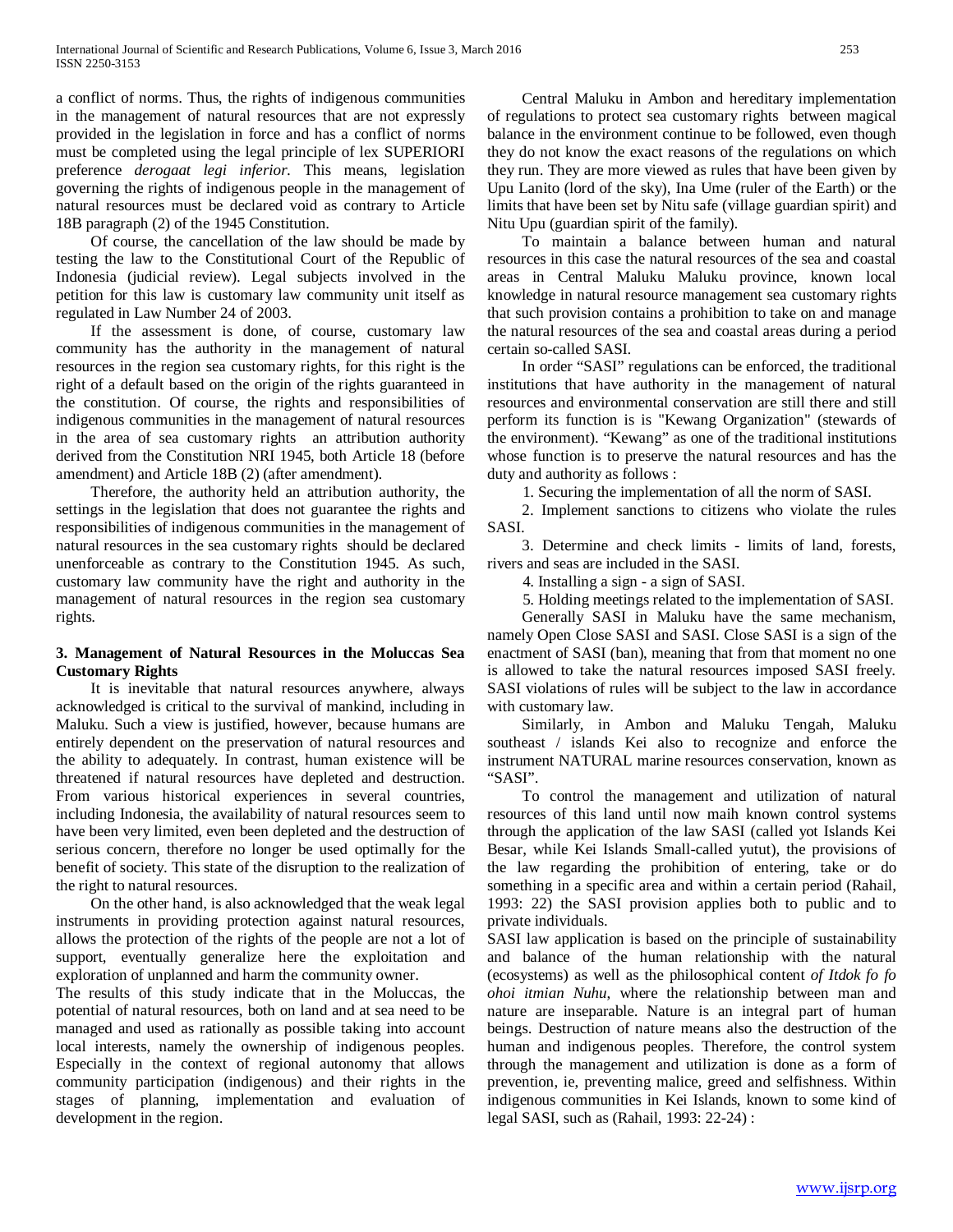- 1. Sasi Tetauw, the SASI which aims to protect the sago trees. SASI types apply individually.
- 2. Walut Sasi, the SASI imposed for a village (department) to keep the sago forests thrive, and in time will be hoed. Type SASI also still Personal.
- 3. Sasi Mitu, SASI is divided into two parts, namely (a) SASI mounted to mark a place sacred offerings; and (b) posted signs to forbid the taking and destructive things, such as fruits or other natural products.

 Likewise, in the sea area, for example, only a breach above sea customary rights territory recognized indigenous peoples over the years. Habits and practices of management and use long marine Kei Islands are also grounded in philosophical *Itdok fo ohoi itmian fo Nuhu*, where the sea area covering most of the land and parts of the sea, and by indigenous peoples Kei archipelago call Nuhu-meth (Nuhu = means land and meth means tidal areas)

 With a philosophical Thus, indigenous peoples are required to maintain and preserve the ability of their natural resources for the benefit of the future of the next generation. On the basis of philosophical so, then naturally arises rights for all indigenous children to keep and enjoy the fruits (am mam = we had).

 The management system through legal SASI this sea has a unique, namely that part of the region SASI (100%) closed to the public, and therefore not allowed the natural resources of the sea SASI (50%), the rest can be used by the people in the form of taking fish in the area "meti" fish small, take snails and "bia" special purposes daily meals, so too can use the nets, nets and plant traps (WUF) or sero (Wean), while marine species other prohibited as lola, batulaga, sea cucumbers and japing-japing.

Some uniqueness encountered in the management and utilization of marine resources in South East Maluku comparison to be some areas in Maluku, such as :

- 1. Results of SASI can be used for personal, family or communion (Ohoi, Village or Ratschap).
- 2. The results are intended for communion Ohoi, village or Ratschap done via auction to the buyer wins the auction, and the public is not allowed to sell to anyone other than the winner of the auction;
- 3. Although every member of society has the right to enjoy the fruits of the sea, but there are habits that fam or certain clans in certain sections and has particularly enjoyed, but when SASI underway, all subject to the areas affected by SASI. Therefore, if the results of the sea, then the required permission from the family that owns it;
- 4. The right to eat together on a sea area that is owned by every member of society is communal, although not derived from a Ohoi or the same village, Brazilians absolute right that can not be prevented by anyone. This right arises because the historical background of the rights attached to any indigenous peoples.
- 5. A Ohoi or village or Ratschap can have a meal right through its territory, if there is a historical connection services such as war, the fraternity (tea-bell), such as Debut with Ten Island (small islands located to the west of Kei Kecil)

 In connection with the rights and responsibilities of indigenous people on territory sea customary rights sea, the Maluku province known as sea customary rights, both in the region sea customary rights land and sea customary rights region. An understanding of the customary rights of the sea (marine tenure) when linked with customary rights sea in Maluku province, the concept of ownership is reflected in the "sea sea customary rights region" which aspects of the concept of boundaries (boundaries) shows the boundaries sea customary rights unclear. In other words that the right sea customary rights sea as a concept of community ownership of customary law clearly does exist and be recognized. However, differences in perceptions about the boundaries of sea customary rights which is based on a different understanding between the peoples of each State is a matter that can not be denied.

 Regarding the boundary between sea customary rights land (sea state) to the sea of public property (public property) or marine common property (common property) that the people of Maluku called the high seas is an imaginary line that is between the shallow sea (in Nolloth, Haruku (Central Maluku ), Kei called White sea also called Tohor, while in Ambon called Saaro) and sea (in Nolloth, Haruku (Central Maluku and Latuhalat (Ambon) called blue sea). the word Saaro in Ambon and Tohor in Central Maluku itself, often said to be the country with the northwest boundary sea customary rights ".

 Sea customary rights in Maluku region recognized by customary law community in each State. Sea customary rights region is an area determined by the ownership of certain limits. In connection with this sea borders sea customary rights , A.Wahyono, states that: "If the boundaries between land sea customary rights one village to another village contiguous form natural boundaries (rivers, hills, headlands, caves) or artificial boundaries (trees planted , stakes), opposite the sea customary rights boundary is an imaginary line drawn from the boundary of land sea customary rights straight towards the sea. Therefore, the boundary line sea customary rights between the village / State one with the State of the other is an imaginary which would tend subjectively, because the imagination of people who each other are not the same, then where exactly the boundary sea customary rights this sea can not be determined with certainty at the time were in sea, but only based on estimates. So that the sea customary rights limit is flexible in the form of the area around the specified place ". (Wahyono, 2000: 55).

 If the assessment is done, of course, customary law community has the authority in the management of natural resources in the region sea customary rights, for this right is the right of a default based on the origin of the rights guaranteed in the constitution. Of course, the rights and responsibilities of indigenous communities in the management of natural resources in the area of marine sea customary rights an attribution of authority that comes from 1945, both Article 18 (before amendment) and Article 18B (2) (after amendment).

 Therefore, the authority held an attribution authority, the settings in the legislation that does not guarantee the rights and responsibilities of indigenous communities in the management of natural resources in the sea customary rights should be declared unenforceable as contrary to the Constitution 1945. As such, customary law community have the right and authority in the